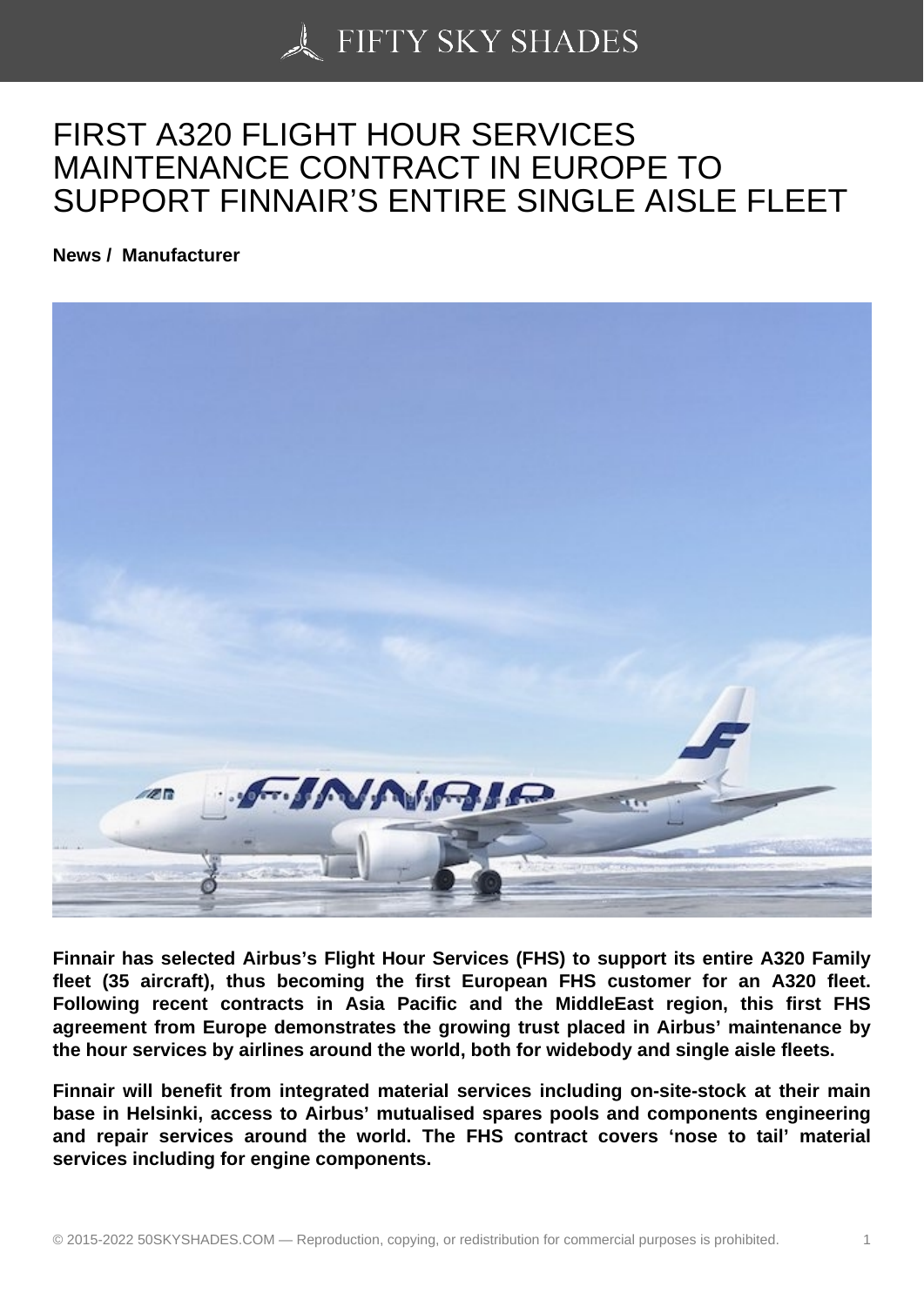**Airbus will guarantee spare parts availability, generating value through increased fleet availability and operating maintenance costs savings.**

**Juha Ojala, Vice President Technical Operations at Finnair, said: "We continuously seek to create more value in our supply chain. This collaboration ensures an enhanced and innovative service for component reliability and availability while supporting fleet flexibility. We are sincerely pleased to strengthen the relationship between Finnair and Airbus."**



"We are very happy to see our Flight Hour Services recognised as an efficient means to accompany the progressive ramp-up of airlines' operations in Europe, and we thank Finnair for their trust", says Bart Reijnen, Head of Airbus Material Services. "For more than a year, we have worked hard to adapt our maintenance services and be able to provide more flexibility and reactivity to our airline customers. This service quality improvement is an additional way for Airbus to support the aviation sector's recovery".

The global Airbus fleet covered by FHS has increased by more than 25% over the past two years confirming the relevancy of flexible, power-by-hour solutions for airlines to secure efficient operations and contain costs.

Finnair is a long-standing Airbus customer. The airline is operating Airbus A320 Family aircraft on its network in Europe and Airbus A330 and A350 on long-haul flights.